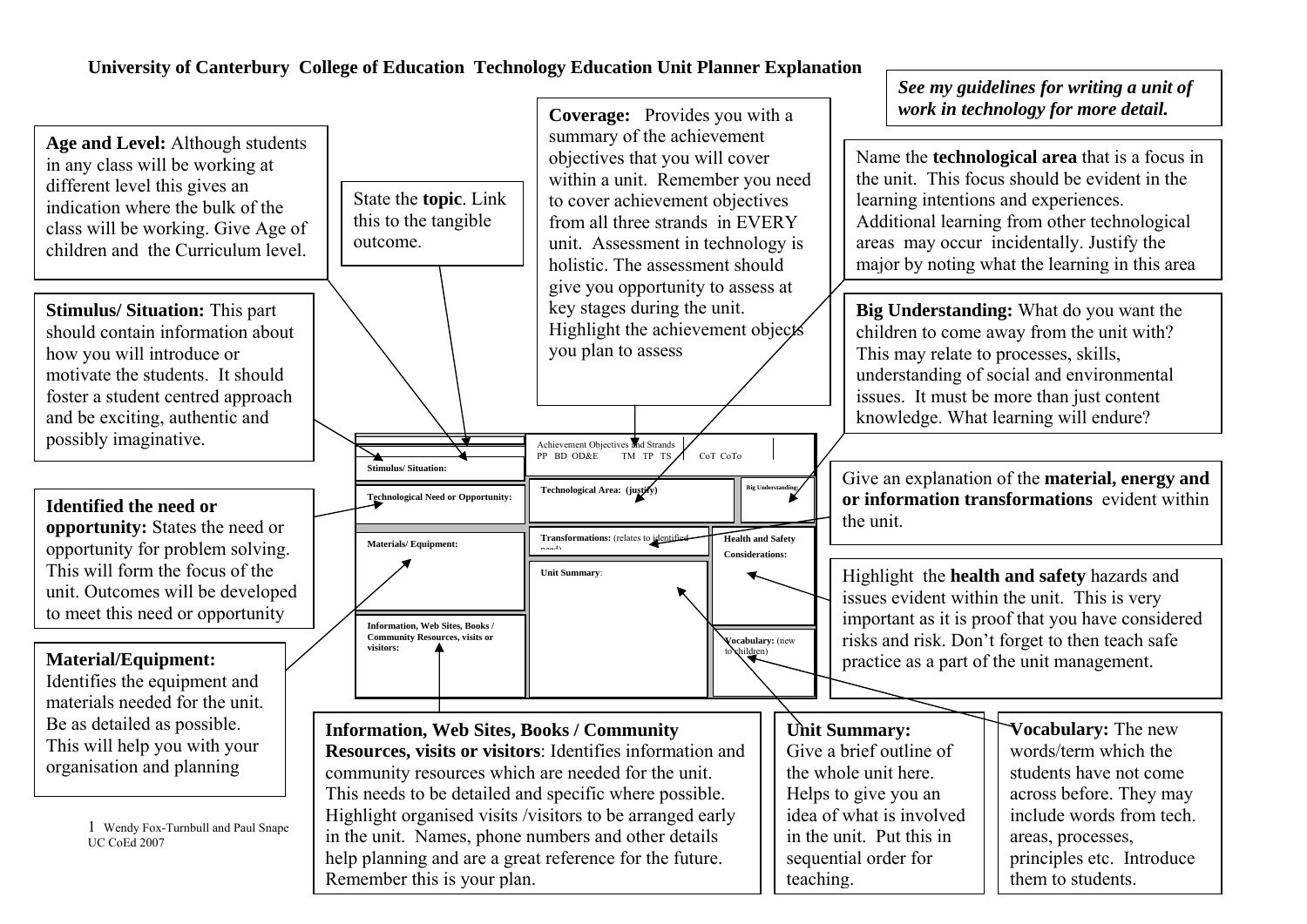*Please Note: Copy this page as often as you need it. I would expect two for most units* 

## **Technology Learning Intentions:**

Identify and note the learning you need the children to participate in. What you think the students need to learn so that they can move on to the next step of their technological practice. Write them in sequential order for teaching. Make sure you are identifying the **technological** learning. Remember you need to cover learning from achievement objectives from all three strands in EVERY unit. Always cover learning from all of achievement objective 6a,b,c&d...

### **Learning Experiences :**

Consider what activities will allow the students to learn what you need them to learn. Write learning experiences that relate to the relevant technological practice to be covered. Write them in sequential order and make sure you have the students participating in learning experiences that relate to all three strands and relates to their level of understanding. Make learning experiences varied and child centred.

2 Wendy Fox-Turnbull and Paul Snape UC CoEd 2007

# **Technological Learning Evidence :**

Identify what you think the students need to gain from the learning experience so that they can move on the next step of their technological practice. Then think about how you will know whether this learning has taken place. Evidence of learning will be *tangible* evidence and something that can be used for assessment purposes when clear criteria for success have been established. Just state the actual evidence, do not repeat the learning experience. Bullet point and or a phrase is enough e.g.: list of ….., chart showing…., graph summarising ….



State **links** to Strands and AO. Just abbreviate the Strands and use the AO letters. Strands use upper case letters. E.g. Tech Prac: PP, BD, OD&E Tech Kn: TN, TP, TS NoT: CoT, CoTo. State the level here only if it differs from what you have stated on Page One

# **Technology Success Criteria for Assessment at 2-3 Key Stages:**

You need to identify two or three key stages in the unit when assessment will occur.

For each identified key stage write 3-4 specific success criteria. Ask yourself what does successful learning look like?

The success criteria you write may allow for assessment of a number of different learning intentions. They can be used for self, peer and teacher assessment and are used in conjunction with the evidence of learning.

Assessment in technology is holistic. The key stages you determine may allow for assessment of a number of different learning intentions.